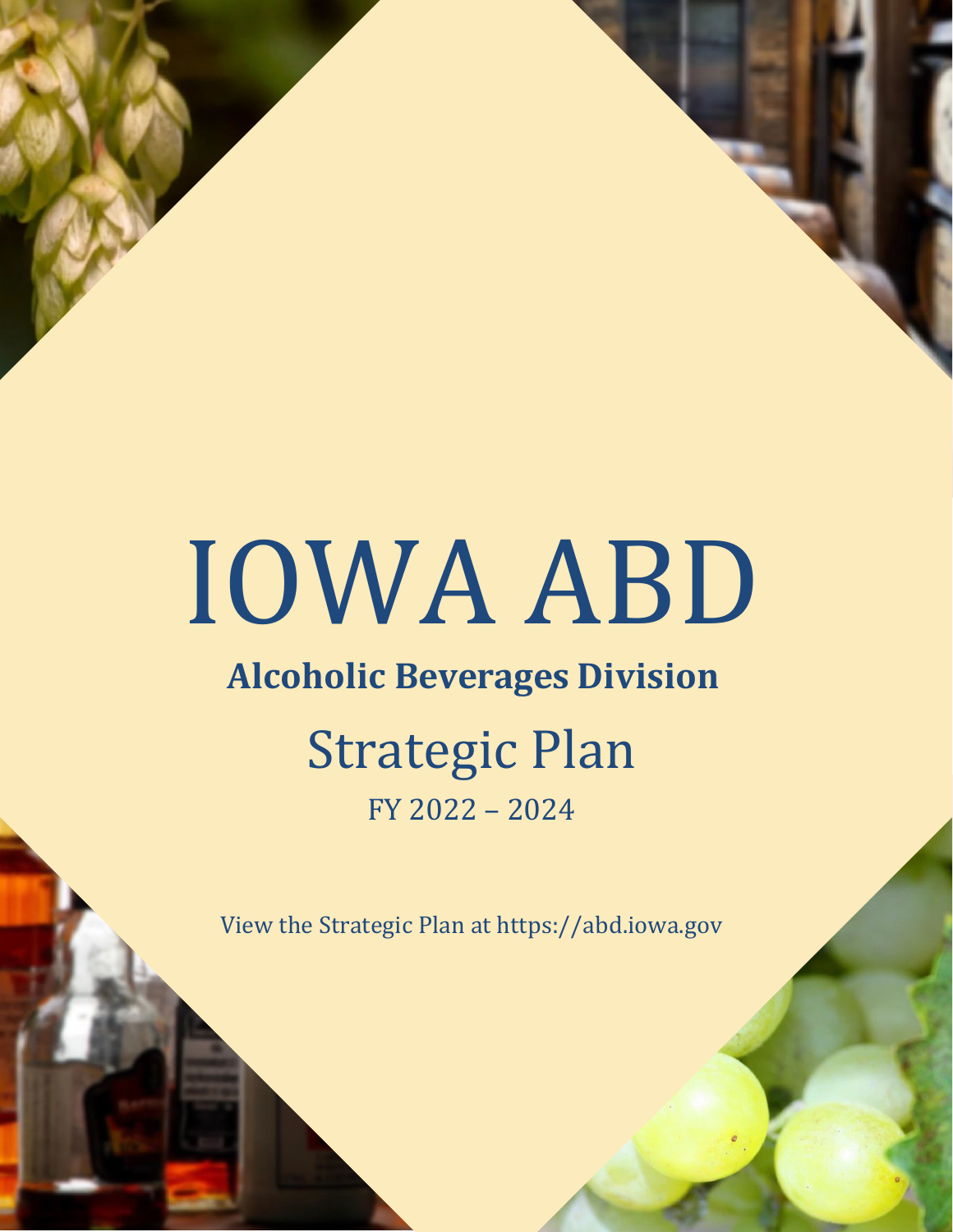# Alcoholic Beverages Division Strategic Plan Overview FY 2022-2024



## **Goal 1:**

Maximize revenue to the General Fund by collaborating with our distribution partner through modernization of processes.



## **Goal 2:**

Provide educational opportunities for internal and external stakeholders, and focus regulatory program efforts on ensuring safe communities and a fair and level business environment.



## **Goal 3:**

Maintain a competitive and transparent environment for Iowa businesses.



## **Goal 4:**

Utilize and engage Information Technology in areas of data analytics, operational metrics, and data governance to enhance reporting and daily operations.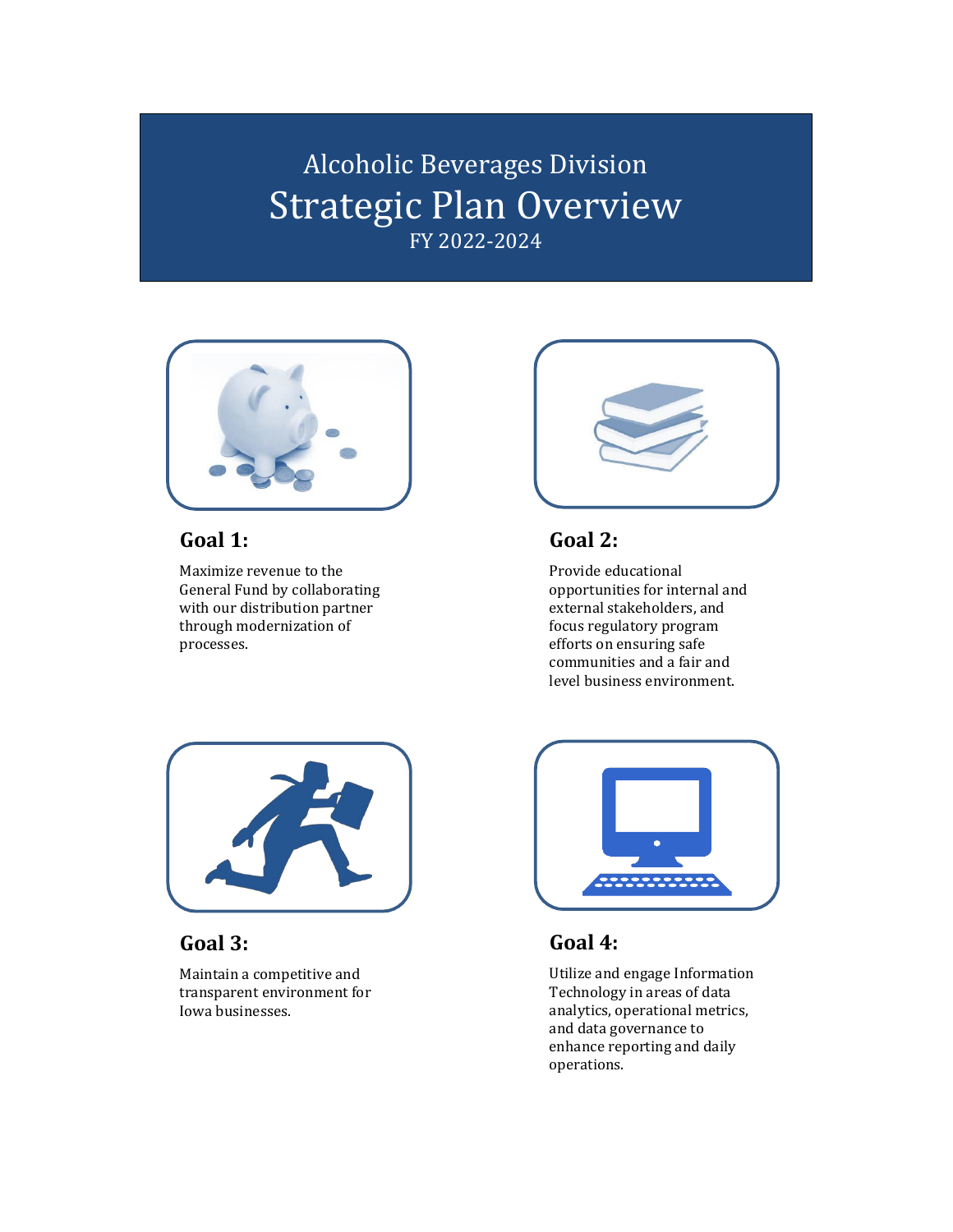# IOWA ABD

# Strategic Plan Fiscal Years 2022 - 2024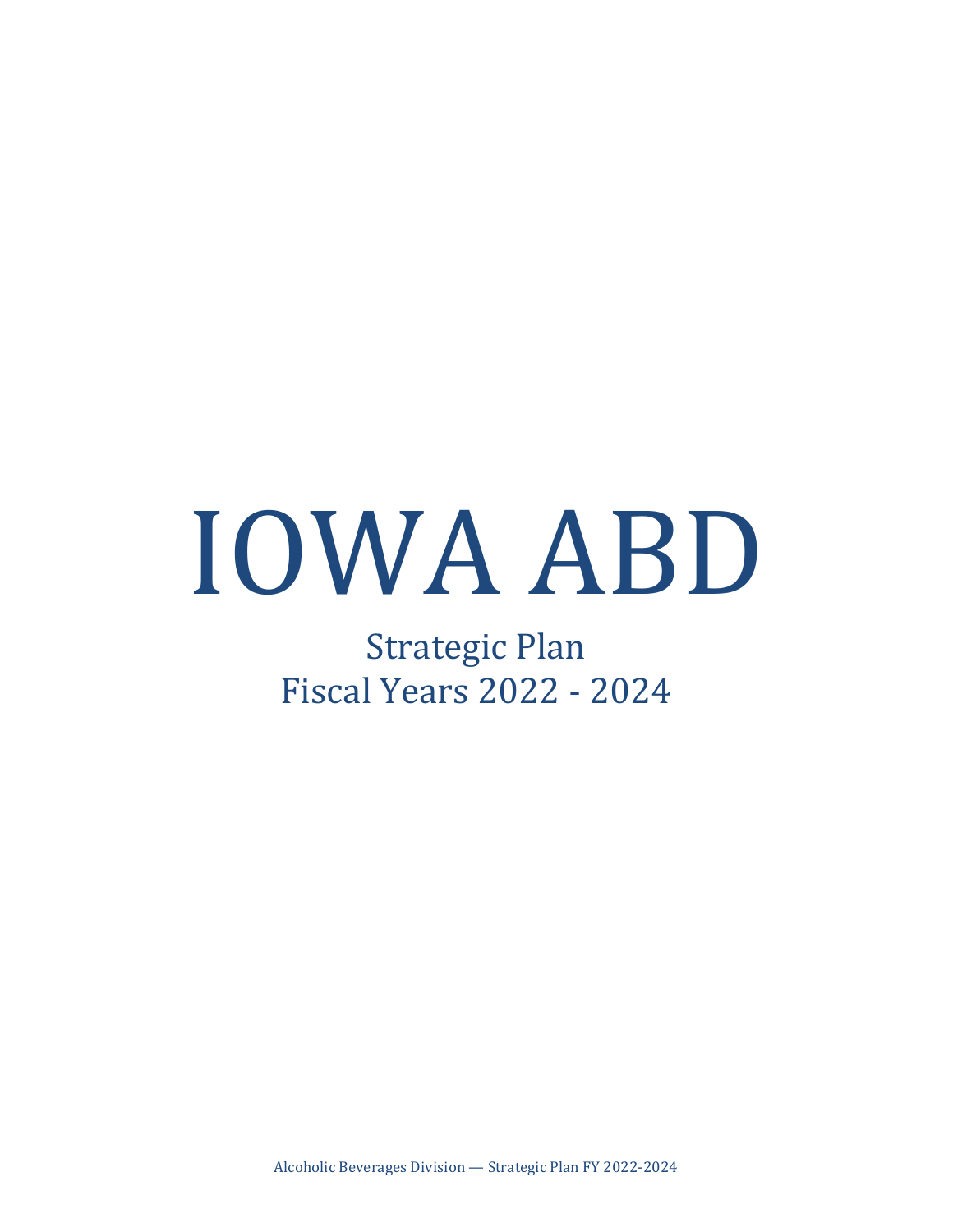# **Table of Contents**

| Goal 1: Maximize revenue to the General Fund by collaborating with                                                                         |  |
|--------------------------------------------------------------------------------------------------------------------------------------------|--|
| Goal 2: Provide educational opportunities for internal and external<br>stakeholders, and focus regulatory program efforts on ensuring safe |  |
| Goal 3: Maintain a competitive and transparent environment for                                                                             |  |
| Goal 4: Utilize and engage Information Technology in areas of data<br>analytics, operational metrics, and data governance to enhance       |  |
|                                                                                                                                            |  |
|                                                                                                                                            |  |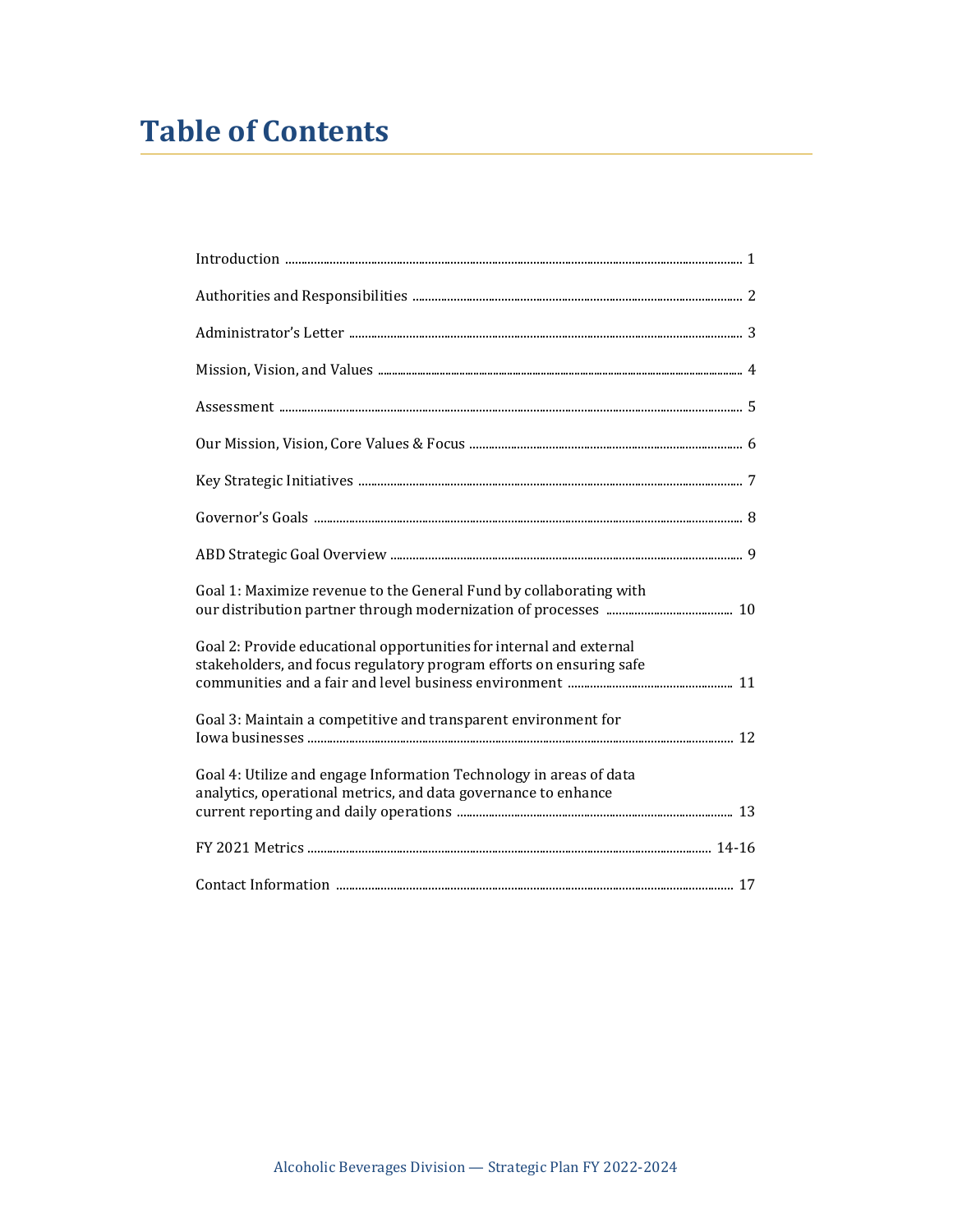# **Introduction**

## **Overview**

In today's alcohol marketplace, it is important for the Alcoholic Beverages Division (ABD) to examine its operations to ensure it efficiently manages, allocates its resources, and returns value for the investments dedicated to its<br>mission. This requires a comprehensive This requires a comprehensive organizational strategy to guide decisions about operations and policies regarding marketplace governance.

ABD has engaged in an intensive strategic planning process to devise a plan that is progressive and participatory. We reassessed our mission, vision, and values, and defined the organizational strategy to improve our performance over the next three years.

Monitoring performance aligned to our strategy requires implementation of effective performance measures. ABD plans to use a suite of performance measures and indicators to monitor and address key risks and evaluate progress toward each strategic objective that<br>supports our program goals. These program goals. performance measures will be monitored and updated as objectives and programs evolve.

ABD's strategic plan for fiscal years (FY) 2022- 2024 outlines a roadmap for continuous improvement and performance. The strategic management framework engages individuals from across ABD's bureaus, reflecting the insights, creativity, and energy of the entire organization.

As we move forward with implementation, we expect continued opportunities for our various internal and external stakeholders to become involved and to assist us towards improving results and achieving our strategic goals. These goals align with Governor Reynolds' goals and priorities including "*Iowa's Resilient Economy*", "*Ensuring Strong, Safe Communities*", "*Focus on Economic Recovery*", "*Change Lives through Second Chances*", "*Empower Rural Iowa*", and "*Prepare for a Future Ready Iowa*".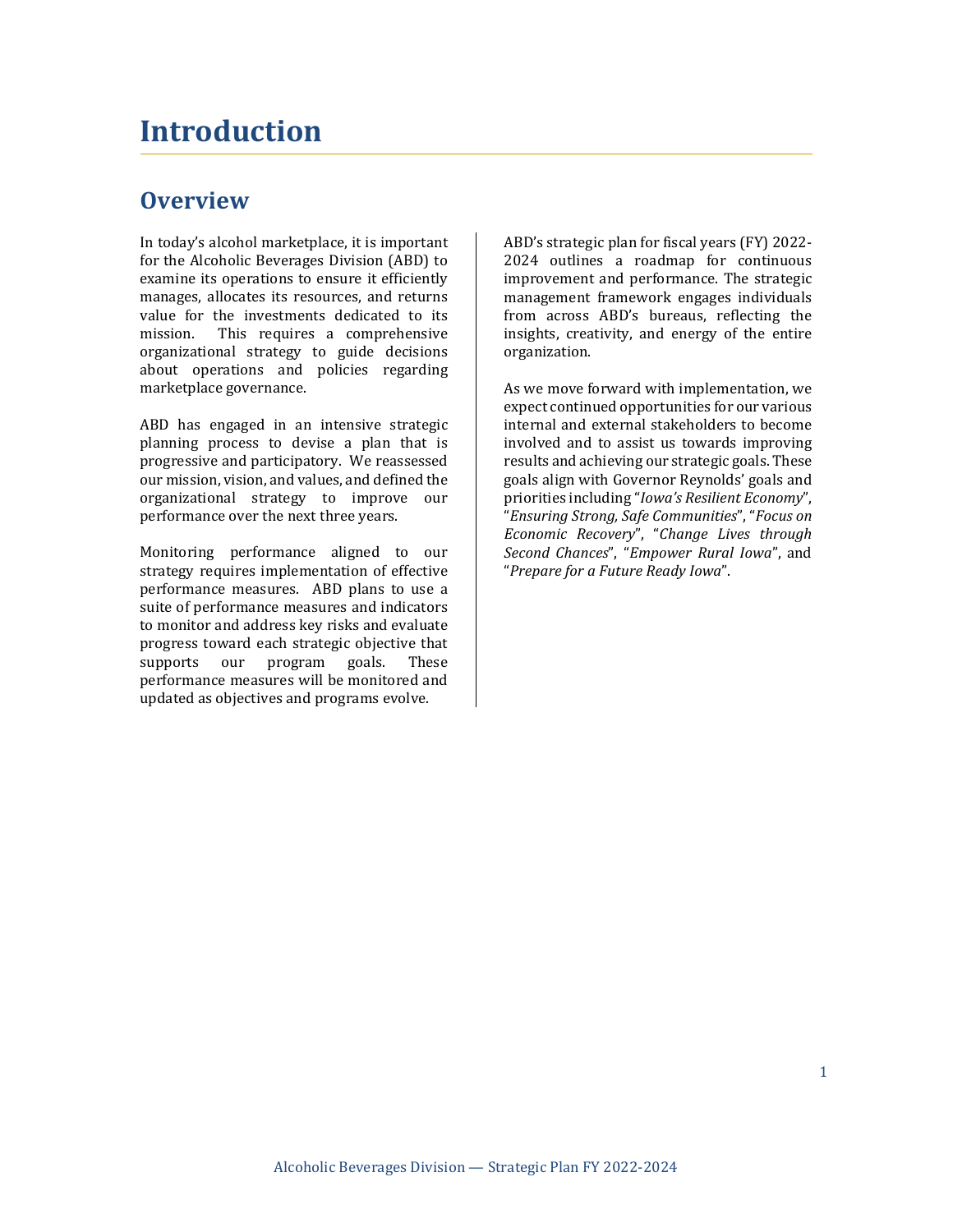<span id="page-5-0"></span>ABD operates under the authorities of the Iowa Alcoholic Beverage Control Act (Iowa Code chapter 123) as well as other applicable state laws, rules, and regulations. ABD administers and regulates Iowa's alcoholic beverage laws, led by the Administrator, who is charged with the authority and responsibility of overseeing ABD's day-to-day functions and executing ABD's policies.

ABD is comprised of three bureaus: Regulatory Compliance, Administrative Affairs, and Business Operations. Regulatory Compliance oversees regulation and tobacco enforcement, Administrative Affairs oversees administrative actions, licensing, education and outreach, legislative support activities, and rules administration. Business Operations oversees financial and asset management, product and inventory management, information technology, safety and security, buildings and grounds, and managerial oversight of the wholesale spirits distribution contract, which oversees warehousing and distribution functions and the fulfillment of spirits orders.

ABD's core functions of licensing, regulation, and the distribution of spirits, focus on maintaining a fair and level playing field for stakeholders; protecting the health, safety, and welfare of Iowans; and simultaneously generating revenue for state and local governments. ABD transferred over \$150 million to state and local authorities for FY21 and FY22 transfer commitments will meet or exceed past transfer amounts.

In FY21, ABD issued over 16,900 licenses, permits, and certificates to alcoholic beverages retailers, manufacturers, brokers, and wholesalers. ABD interacts with licensees by providing platforms for online licensing and product ordering, conducting compliance inspections to ensure a fair and level playing field for licensees and permittees, offering educational programs and materials, and delivering orders to class "E" licensees.

## **The Iowa Alcoholic Beverages Commission**

The Iowa Alcoholic Beverages Commission, created under Iowa Code section 123.5, is comprised of five members appointed by the governor and subject to confirmation by the Senate. Each member serves a five-year term, with the ability to serve a maximum of two terms. The commission acts as a public policy-making body and serves in an advisory capacity to ABD's administrator.

## **The Division Administrator**

Iowa Code sections 123.7 and 123.9 outline the Division's administrator duties and powers. The governor, subject to confirmation by the Senate, appoints the administrator to a four-year term. The administrator holds the authority to wholesale alcoholic liquor and license, inspect, and regulate the entire alcoholic beverage industry in the state of Iowa.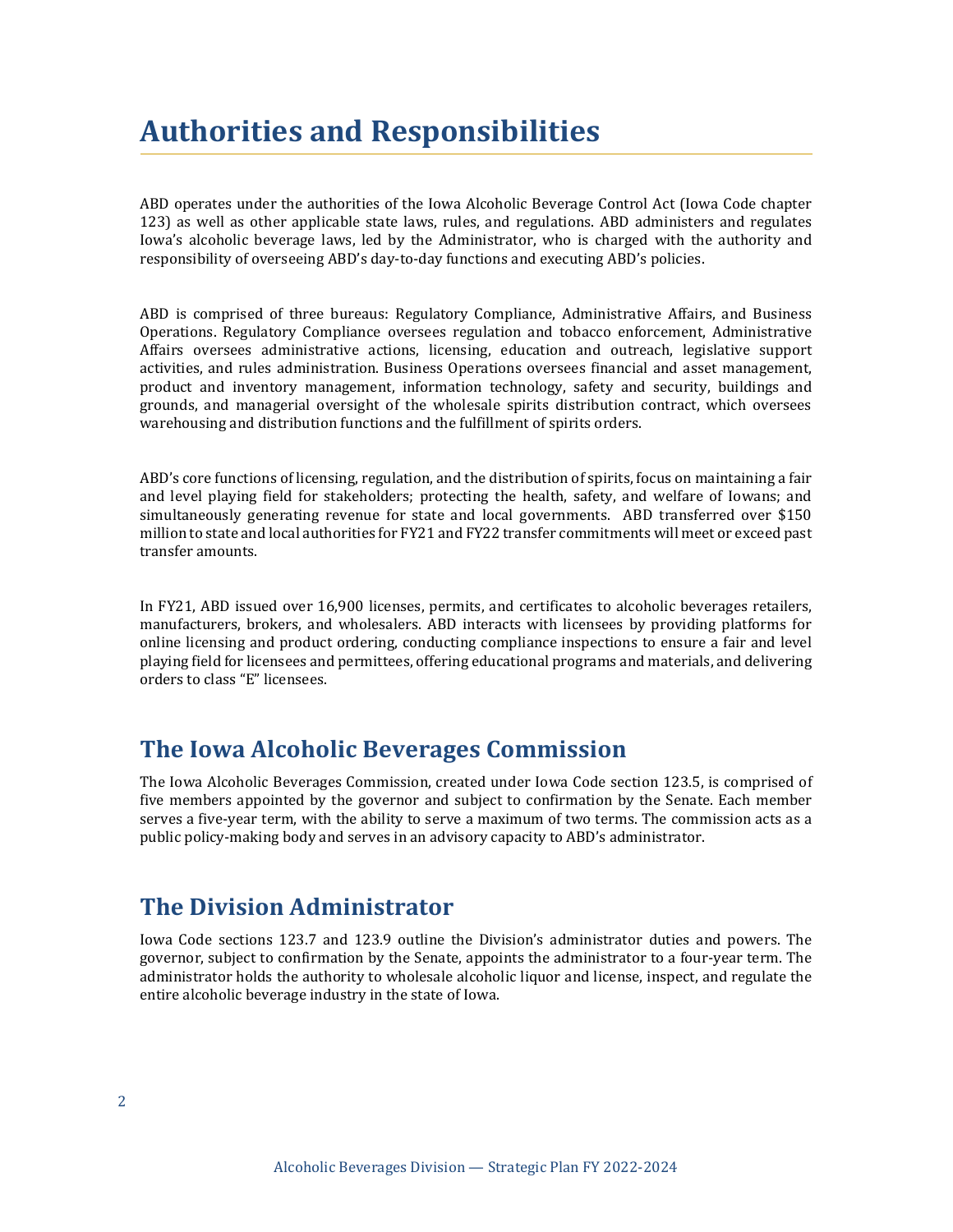# <span id="page-6-0"></span>**Administrator's Letter**

"The outcomes within this year's annual report reflect good government planning and execution. This is a direct result of ABD putting in place a solid strategic plan in 2019."

― Stephen Larson, Administrator



In today's rapidly-changing alcohol marketplace, it's important to have a comprehensive organizational strategic plan to guide decisions and look for operational modifications. The outcomes within this year's annual report reflect good government planning and execution. This is a direct result of the Iowa Alcoholic Beverages Division (ABD) puttingin place asolid strategic planin 2019to meet the needs of our licensees and industry partners and ensure a level playing field to protect the health and safety of local communities.

In FY21, ABD experienced exponential revenue growth. Total liquor sales were \$415.8 million, a 13.2% increase over the previous fiscal year. Income from liquor profits, funds generated by excise taxes on wine and beer, and revenue from licensing and regulatory efforts translated into a total transfer of \$144.7million.

Another successful year was completed in the public-private partnership with Ruan Transportation Corporation, which continued to optimize the delivery of liquor and provide increased efficiency anddelivery consistency for our retailcustomers. Thispartnership allowed us to maintain the continued profitability of Iowa's highly successful citizen-owned model. In addition, ABD implemented and utilized many new information systems to yield data-based decision making. A partnership began with SAS Analytics Software to provide data management and predictive analytics for sales and warehousing products.

Contained within this report will be information regarding alcohol education programs and partnerships, law enforcement training, administrative actions associated with non-compliance, a regulatory compliance report on protecting the health and safety of Iowans during COVID-19, and financial information to provide context and analysis associated with a pre-COVID-19 marketplace versus a COVID-19 marketplace.

#### **LOOKING AHEAD**

As we move forward, we will be expanding upon a joint partnership with the Iowa Department of Revenue's GovConnect Iowa program. This is a one-stop-shop licensing portal for businesses across Iowa to apply for various state issued permits and licenses. ABD's strategic initiatives (see page 3) will be to continue working toward improving our operations, policies, and processes to align with Governor Reynolds' vision of "Unleashing Opportunities."

The information contained within the body of this year's annual report reaffirms our commitment to strive for continual improvement to better serve and protect the welfare of the citizens of Iowa, while meeting the demands of an ever-evolving alcoholic beverages marketplace.

Sincerely,

Stephen Larson, Administrator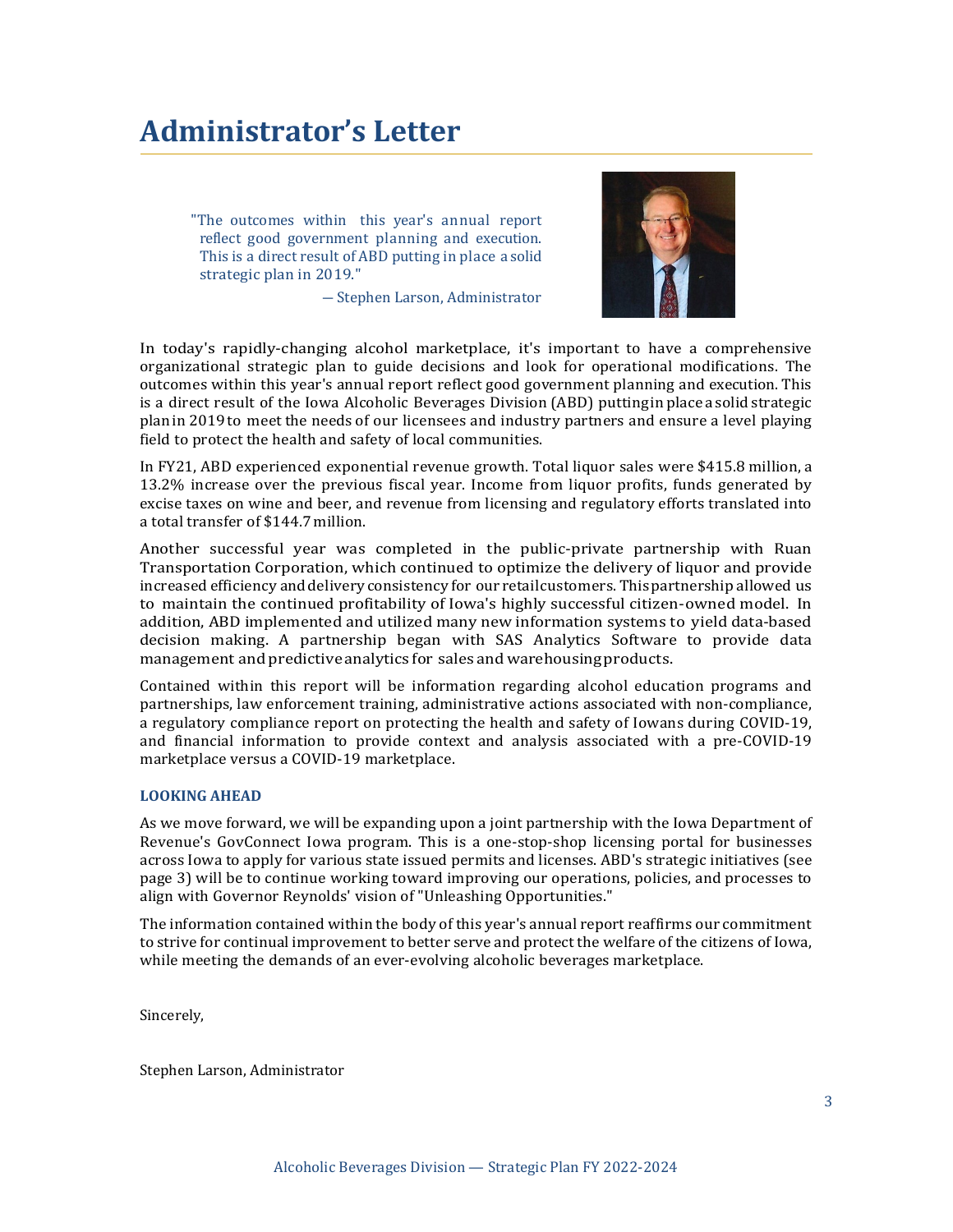# **Mission, Vision, and Values**

## **Mission**

To serve Iowans through responsible and efficient licensing, regulation, and distribution of alcohol.

## **Vision**

The Iowa Alcoholic Beverages Division provides clarity, consistency, and equity to all stakeholders within the alcoholic beverage industry.

## **Values**

The Division has adopted the following core values, which employees are expected to demonstrate in carrying out the core functions.

#### • **ACCOUNTABILITY**

Respond to requests for guidance received from policymakers and stakeholders with information that is accurate and unbiased. Provide accurate serviceto class "E" customers in a timely manner.

#### • **APPRECIATION**

Instill within Division employees an understanding of the worth and importance of providing our customers with high quality goods and services they need to be successful.

#### • **INTEGRITY**

Conduct every task within the Division with honesty and dedication to purpose. Enable staff to take pride in their respective duties through communication and training.

#### • **COMMITMENT**

Regulate the industry and wholesale spirits in a responsible manner.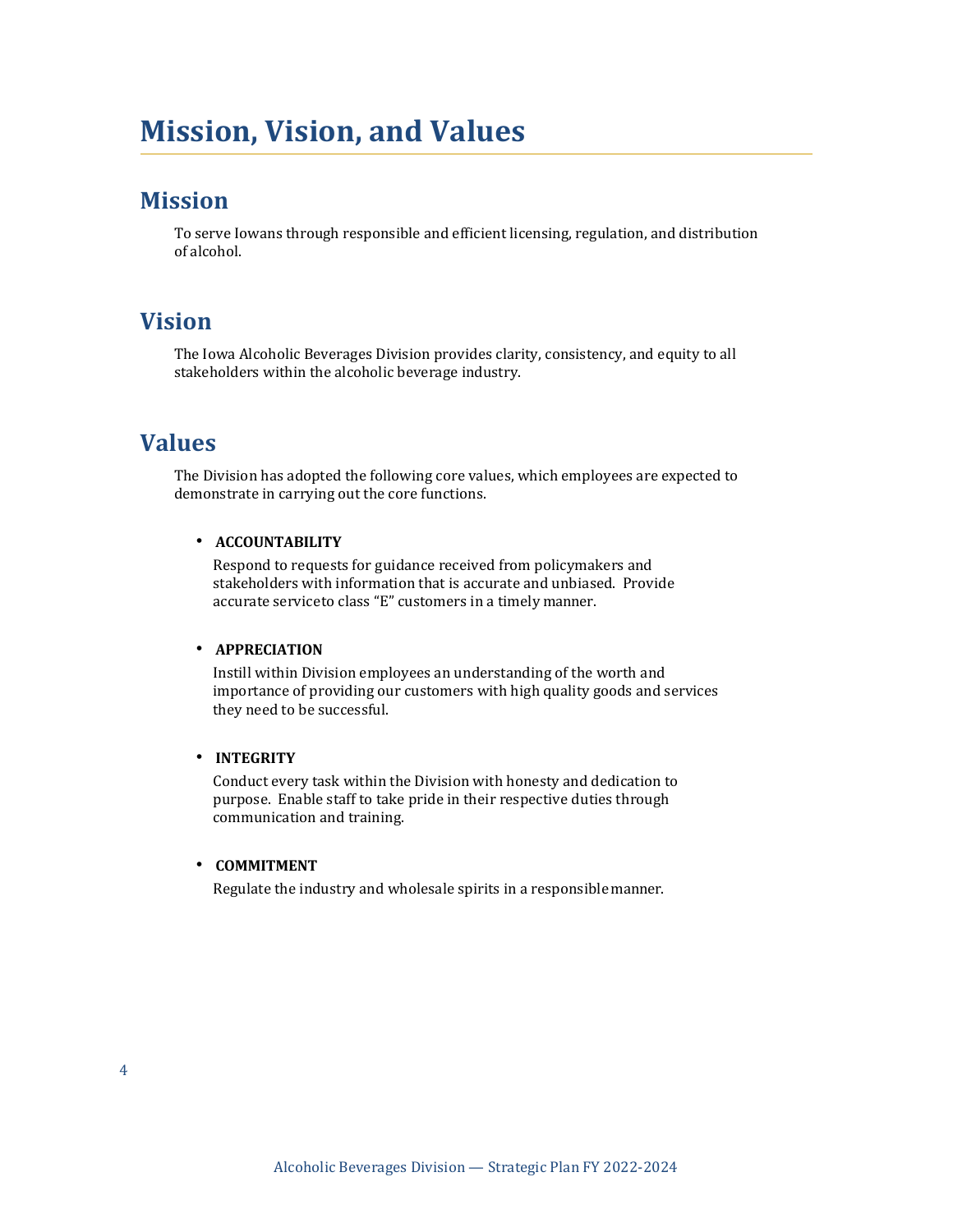# <span id="page-8-0"></span>**Assessment**

#### **Opportunities**

As we look to the future, ABD continues to work toward refreshing our laws, processes, and policies to find ways to align with the governor's goals that are fair and protects the general welfare of Iowans. ABD recognizes the need to continue to adapt to meet industry and consumer demands for brand diversity, blending of business models, increased convenience within the retail tier, and advances in technology, ecommerce platforms and business models.

#### **Challenges**

ABD is challenged with balancing its obligation to generate revenue through the wholesale distribution of spirits to over 1,850 class "E" customers with the responsibility of licensing, regulating, and educating the alcoholic beverage industry.

#### **Population Served**

In FY21, ABD issued over 16,900 licenses, permits, and certificates. Licensees and permittees include on- and off-premises retailers, manufacturers, brokers, and wholesalers. ABD interacts with licensees and permittees in multiple ways, including providing platforms for online licensing and product ordering, conducting compliance inspections, audits, and investigations to protect the public health, safety, and welfare, and ensure a fair and level playing field for all licensees and permittees, and delivering orders to class "E" licensees.

#### **Trends**

The alcoholic beverage industry in the United States is anything but static. Mergers and acquisitions on a global scale, along with a craft industry growing at a pace never seen before, intertwine with changes in retailer demands for increased access to alcohol products, technology, and expectations of greater selection and convenience. ABD will need to continue to adapt operations, processes, and polices to enable it to work effectively and efficiently with this evolving industry and consumers.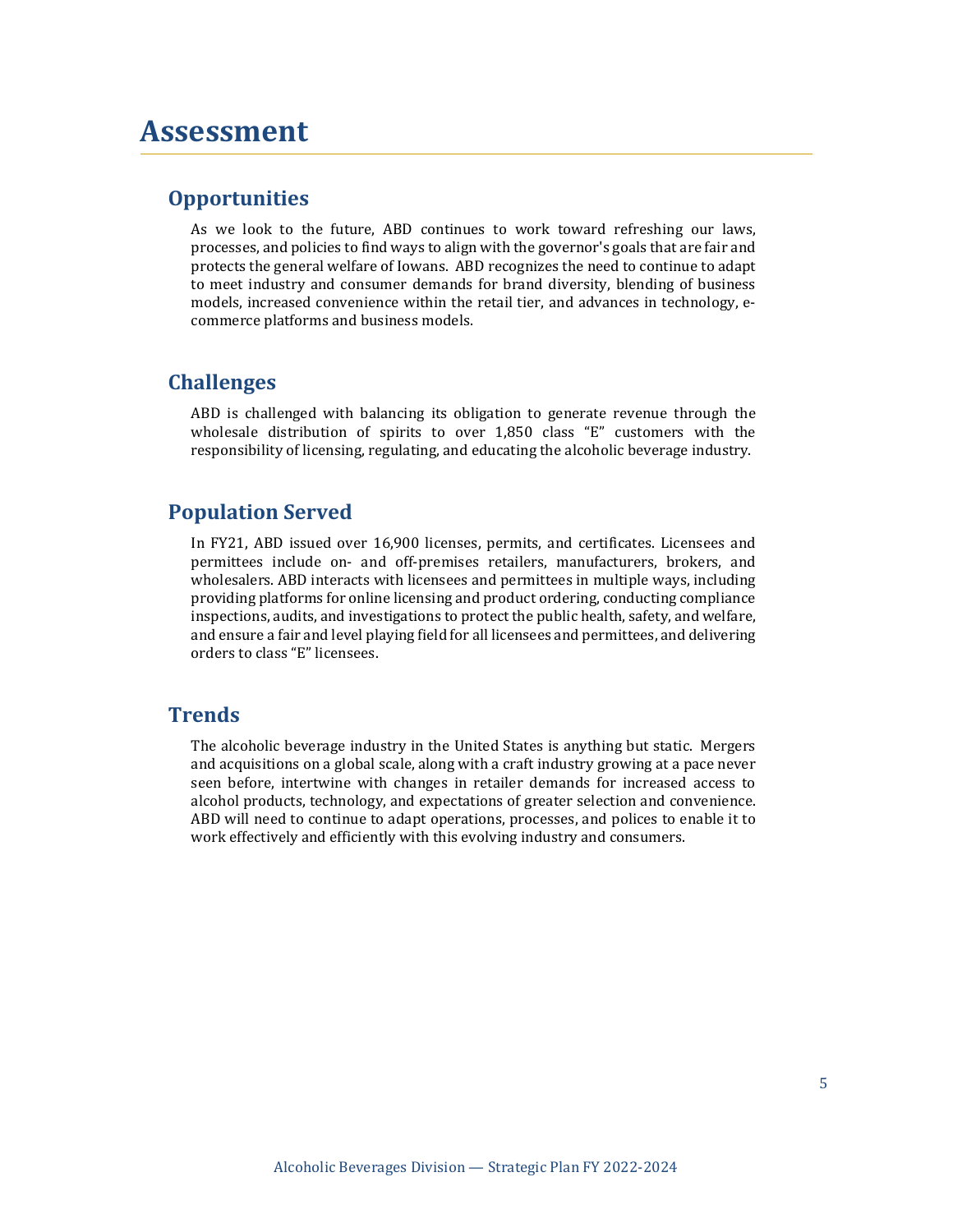# <span id="page-9-0"></span>**Iowa Alcoholic Beverages Division**

## **Our Mission**

To serve Iowans through responsible and efficient licensing, regulation, and distribution of alcohol.

## **Our Vision**

The Iowa Alcoholic Beverages Division provides clarity, consistency, and equity to all stakeholders within the alcoholic beverage industry.

## **Core Values & Focus**

**INTEGRITY ―** Our employees, partners, and licensees can count on ABD to be honest and trustworthy.

**MISSION ORIENTED ―** We will keep a constant focus on the Iowans our programs benefit.

**PURPOSEFUL WORK ETHIC ―** We nurture a culture of outstanding work ethic, teamwork, and diligence.

**ACCUNTABILITY ―** Willingness to accept responsibility and honor ourcommitment.

**CUSTOMER SERVICE ―** We are courteous, responsive, andrespectful.

**TRUSTED RESOURCE ―** We are a reliable resource for Iowans.

Maintaining a responsive and effective organization requires state agencies to look at their business processes and operations strategically.

#### **Executive Information**

|--|--|--|--|--|--|

[Adam Gregg ...............................................](#page-5-0) Lieutenant Governor

#### **Division Administration**

| Herbert H. Sutton, Jr.  Operations Bureau Chief    |  |
|----------------------------------------------------|--|
|                                                    |  |
| Joshua Happe  Regulatory Compliance Bureau Chief   |  |
| Lolani Lekkas  Administrative Affairs Bureau Chief |  |
|                                                    |  |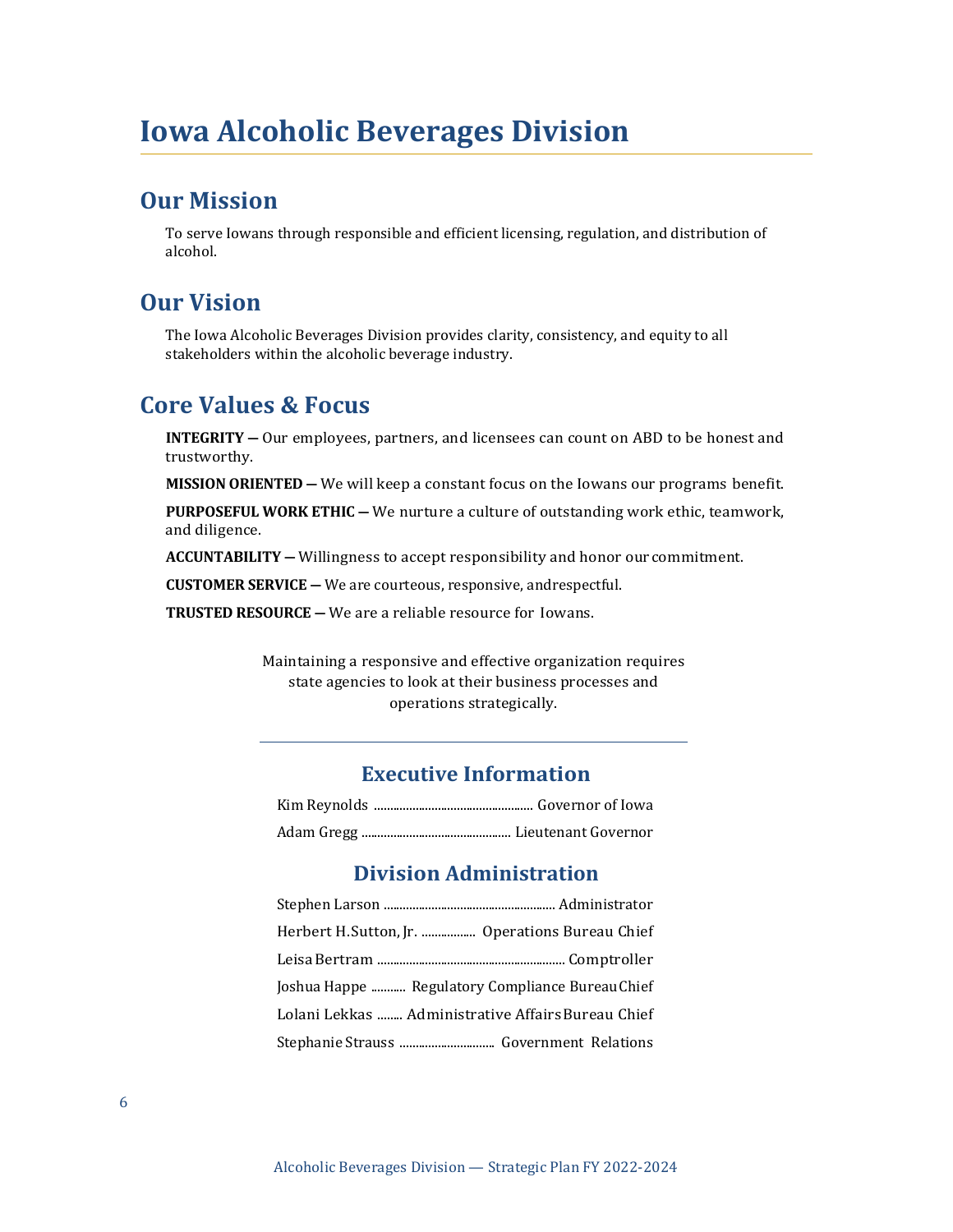## **Building a Future-Ready Iowa**

- Partner with other agencies and outside stakeholders to share resources and information as a way to better provide services to all Iowans.
- Provide internship opportunities for Iowa college students to help advance their knowledge and/or skills.

# **Creating a Competitive Business Environment**

- Identify ways to streamline the alcohol licensing process by collaborating with other State and local licensing authorities.
- Revise trade practice rules to create regulatory clarity and better synchronize with an evolving industry andmarketplace.
- Identify ways to increase service to Iowa businesses by demonstrating ongoing improvement in the distribution of spirits.
- Create e-commerce platforms that allow businesses and consumers to place and track products ordered through delivery.
- Modernize rules and regulations that affect the alcoholic beverages industry by refreshing ABD's regulatory program and increasing licensee compliance.

## **Empowering Rural Iowa**

• Provide educational opportunities for rural stakeholders regarding alcohol licensing in manufacturing, retailing, and regulatorygovernance.

# **Offering Redemption through Second Chances**

• Ensure administrative actions taken for first-time violations properly fit the severity of the offense. When appropriate, provide education to licensees, allowing for a second chance to comply.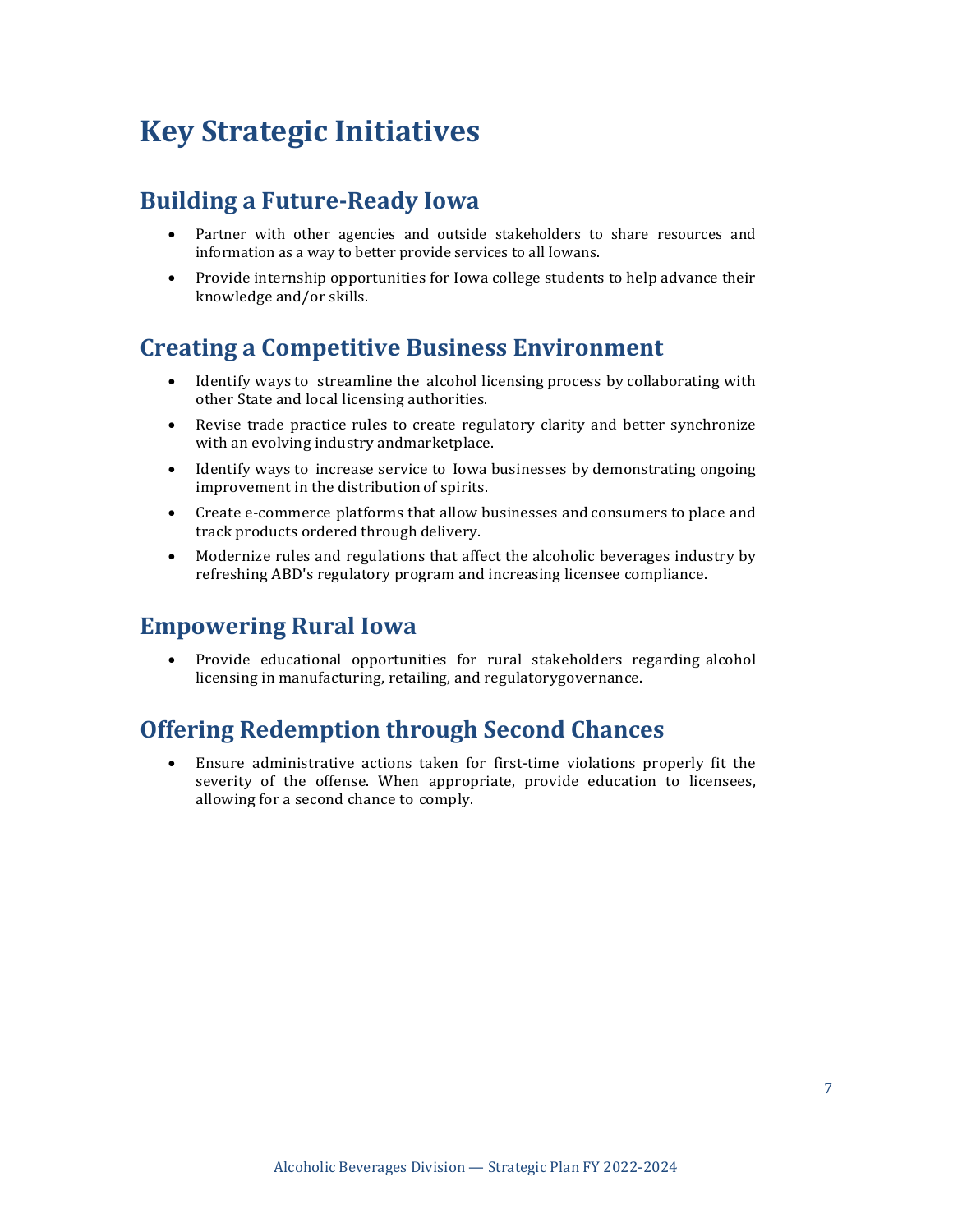# **Governor's Goals and Priorities**

## **Focus**

ABD's strategic plan focuses on being efficient with the expenditure of public funds while seeking opportunities to improve services, maximize revenues, and provide education and outreach to internal and external stakeholders. ABD's strategic plan aligns with Governor Reynolds' goals and priorities, with a focus on operational and financial efficiencies.

#### **Governor's Strategic Goals and Priorities:**

- Focus on Economic Recovery
- Change lives through Second Chances
- Empower Rural Iowa
- Prepare for a Future-Ready Iowa
- Iowa's Resilient Economy
- Ensuring Strong, Safe Communities

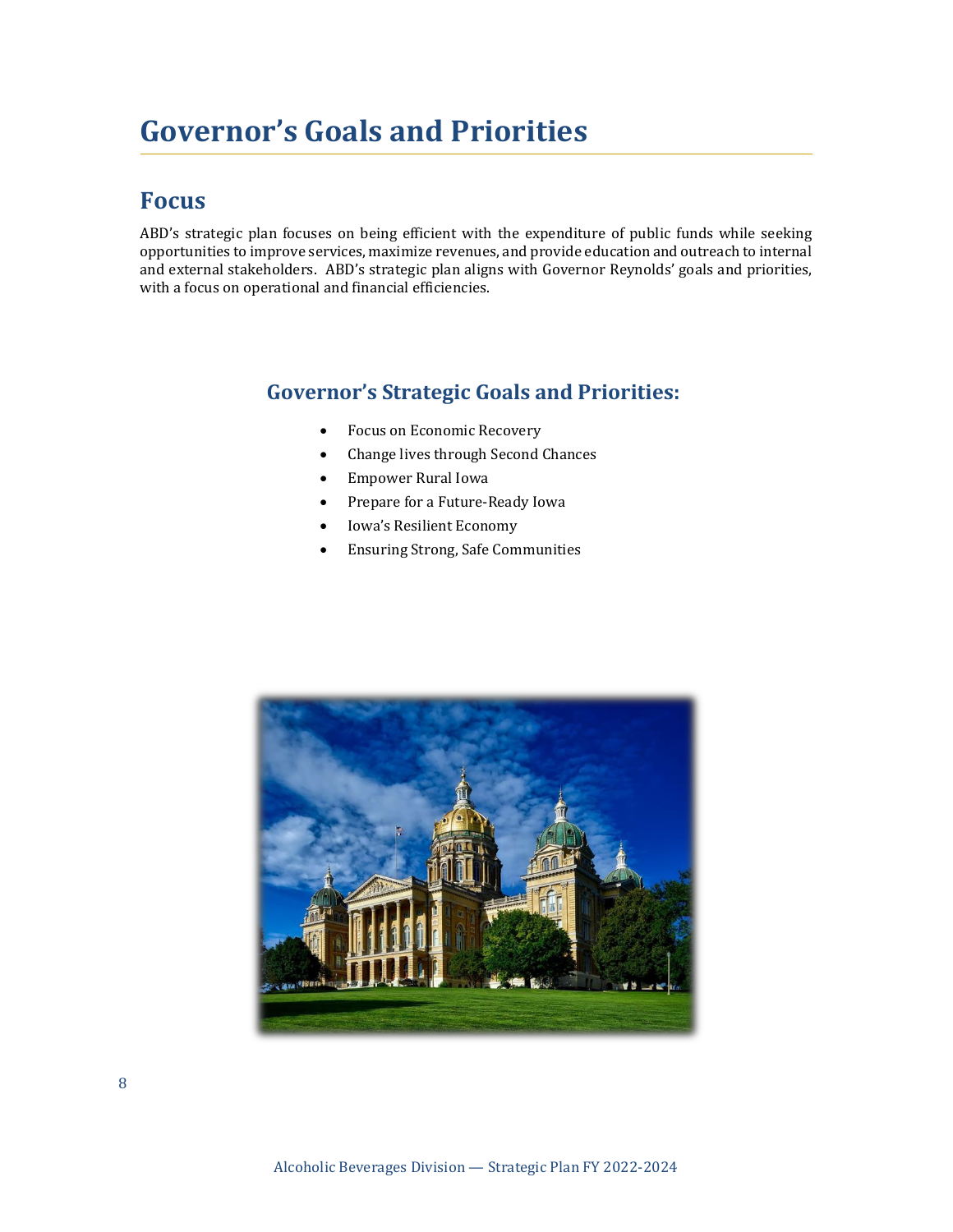# **ABD Strategic Goal Overview**

### **ABD established three-year strategic goals to set the long-term outcomes and direction for our programs.**

## **ABD Strategic Goals**

#### <span id="page-12-0"></span>**GOAL 1:**

**Maximize revenue to the General Fund by collaborating with our distribution partner through modernization of processes.**

Create a revenue-maximizing product portfolio and reduce distribution operating costs. Additionally, use data management analytics to monitor trends, which will improve sales and thus, increase revenue.

#### <span id="page-12-1"></span>**GOAL 2:**

**Provide educational opportunities for internal and external stakeholders, and focus regulatory program efforts on ensuring safe communities and a fair and level business environment.**

Improve compliance through providing reference materials electronically and provide educational training to staff to enhance internal processes.

#### <span id="page-12-2"></span>**GOAL 3:**

**Maintain a competitive and transparent environment for Iowa businesses.**

Collaborate with policymakers to identify what should be the drivers of change to modify Iowa's alcohol laws.

#### **GOAL 4:**

**Utilize and engage Information Technology in areas of data analytics, operational metrics, and data governance to enhance reporting and daily operations.**

Identify systems and processes that can be improved or enhanced by IT solutions. Create intelligent and robust reports and data sets.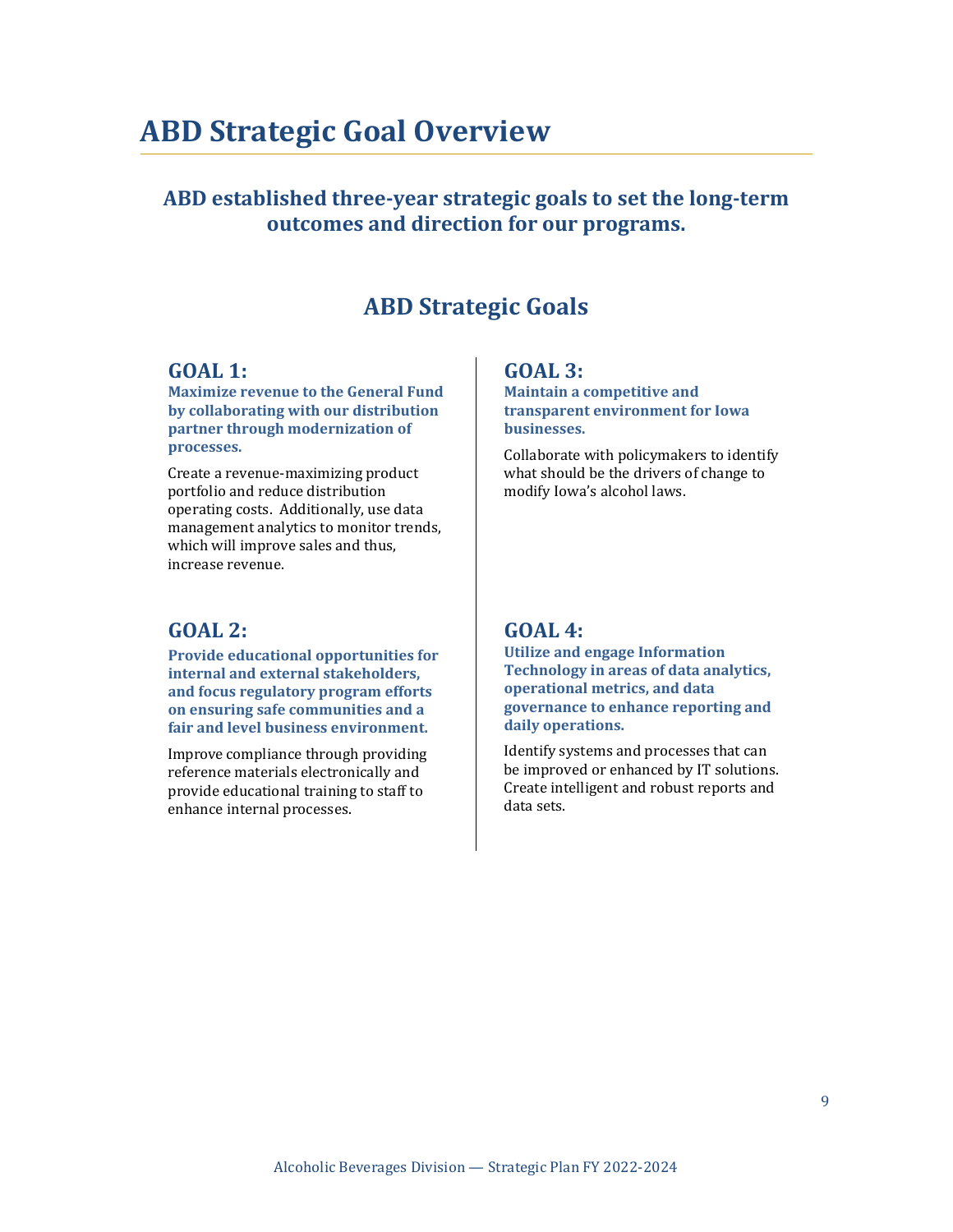# **Goal 1:**

### **Maximize revenue to the General Fund by collaborating with our distribution partner through modernization of processes.**

#### **Strategy 1: Structure the Division to maximize operational efficiency and to create opportunities to lower its costs.**

- Measure progress by achieving lower operating costs related to freight and warehouse expenses.
- Measure progress with return on sales increasing from year to year.
- Measure progress by reducing cost per case delivered.
- Implement site improvements for increased safety, security, and increased value of the State asset.
- Configure warehouse space in order to maximize capacity and diversify product portfolio.
- Use technology to make data-driven decisions.

#### **Strategy 2: Maximize revenue generation within ABD's business model.**

- Measure progress by increases in income from operations.
- Measure progress by increases in the percentage of net profit.
- Search for alternative uses of ABD's logistics capabilities.
- Create a revenue-maximizing product portfolio.
- Reduce distribution operating costs in partnership with our distribution partner, executive branch agencies, policy makers, and industry.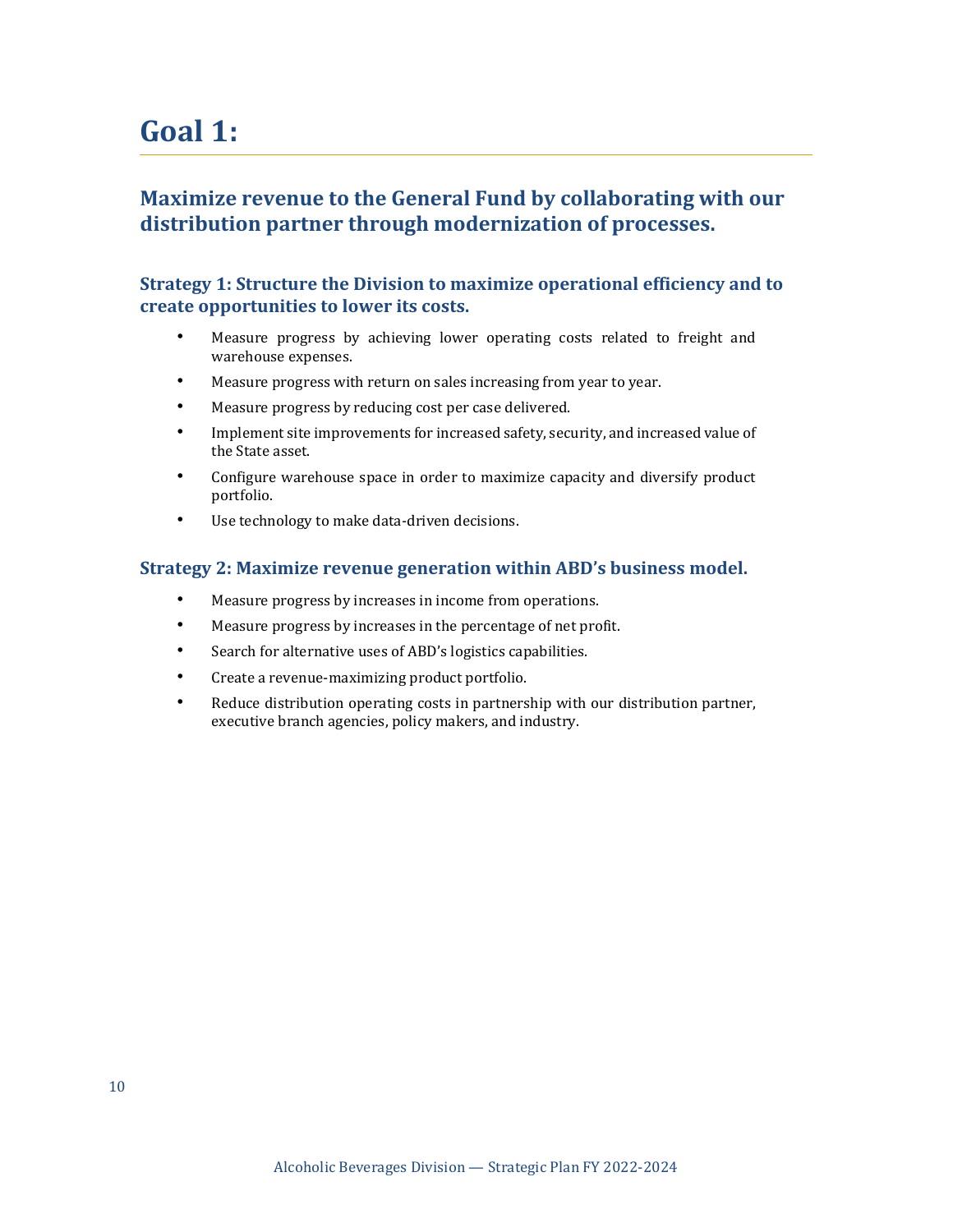# **Goal 2:**

## **Provide educational opportunities for internal and external stakeholders, and focus regulatory program efforts on ensuring safe communities and a fair and level business environment.**

#### **Strategy 1: Increase compliance with Iowa Code chapter 123 by continuing to offer training and education to law enforcement, local authorities, and licensees/permittees.**

- Expand ABD's outreach strategy to make compliance training more accessible to law enforcement officials, industry, and health officials.
- Refresh reference materials and make materials available electronically.
- Provide easier access for retailers to educational materials such as, but not limited to, I-PACT and I-PLEDGE.
- Measure progress by decreases in non-compliance from the prior year to the current year, and increases in training programs.

#### **Strategy 2: Increase knowledge and training of ABD staff.**

- Review succession planning, emergency management training, and execute practice drills periodically.
- Create written processes and procedures for all agency job functions.
- Identify opportunities for professional growth and development of ABD staff.
- Hire additional personnel with accounting, investigative, and regulatory compliance backgrounds.
- Measure progress by maintaining individual staff training plans.

#### **Strategy 3: Increase compliance with the law and promote a fair and level business environment by addressing complaints received by citizens, licensees, and other stakeholders and by implementing an ongoing licensee inspection and audit program.**

- Effectively and efficiently educate and license alcohol establishments in partnership with local authorities.
- Ensure proper payment of tax on alcoholic beverages, which includes classifying products for tax purposes and verifying compliance through audits and investigations.
- Detect and address alcohol and tobacco violations.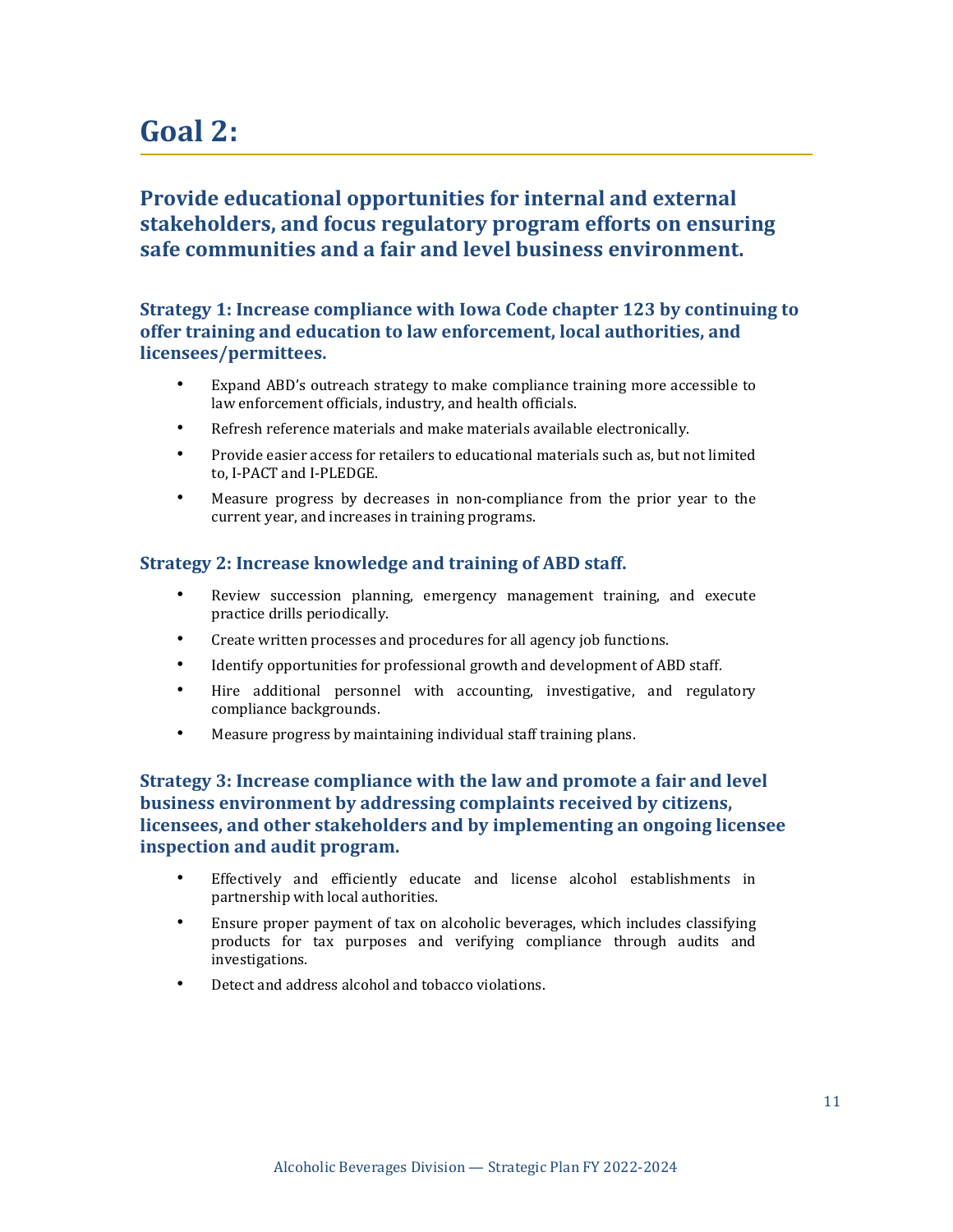# **Goal 3:**

#### **Maintain a competitive and transparent environment for Iowa businesses.**

#### **Strategy 1: Create regulatory clarity by modernizing the rules and regulations that affect the alcoholic beverage industry.**

- Review and refresh ABD's rules and regulations.
- Collaborate with policymakers to understand the drivers of change that lead to modernizing Iowa's alcohol laws.

#### **Strategy 2: Enhance existing partnerships and build new relationships and networks.**

- Expand partnerships with other state agencies to increase alcohol and tobacco regulatory compliance and education and outreach.
- Strengthen communications and relationships with customers and industry.
- Continue to maximize efficiencies in distribution with our distribution partner in the areas of warehousing and delivery.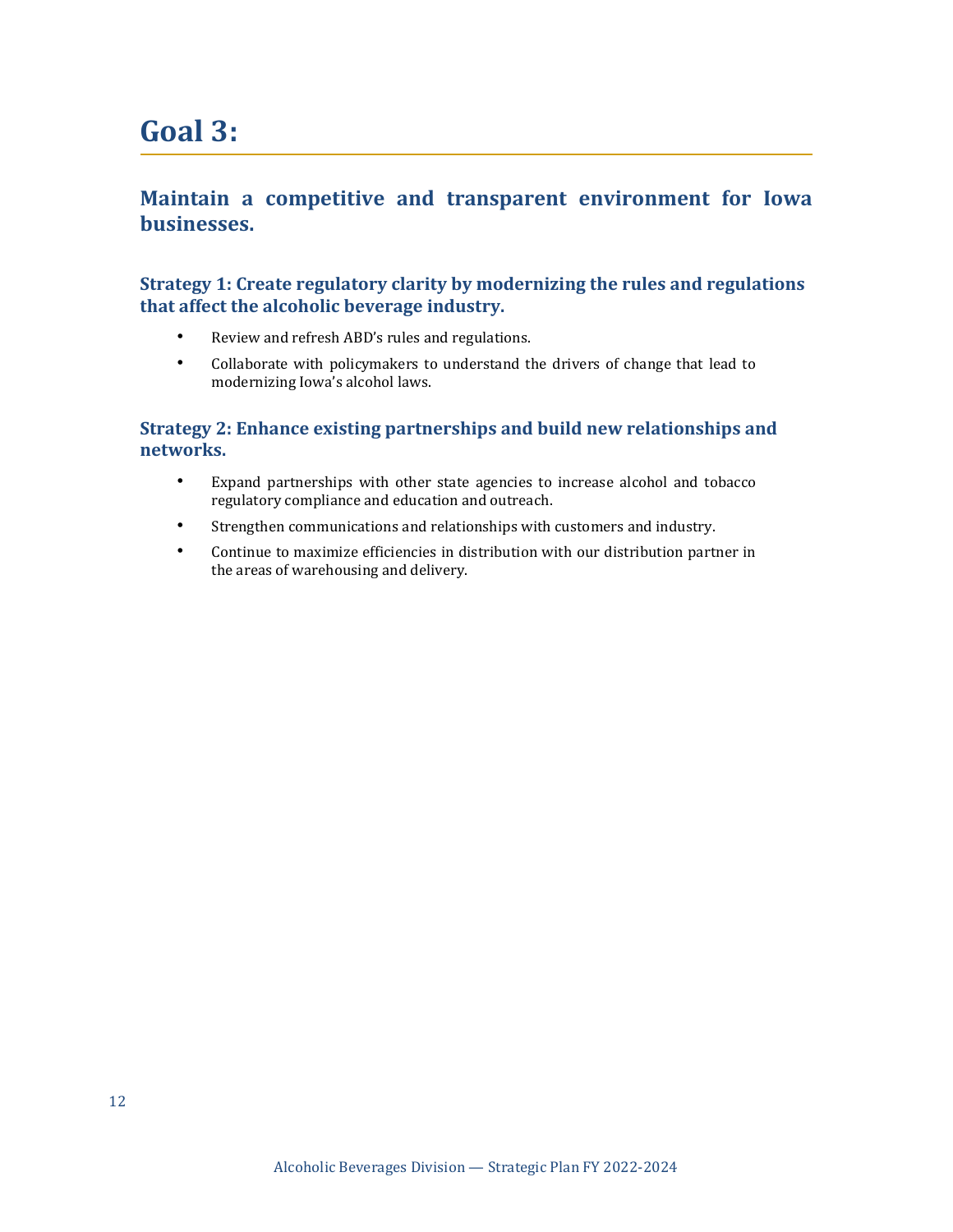# **Goal 4:**

## **Utilize and engage Information Technology in areas of data analytics, operational metrics, and data governance to enhance reporting and daily operations.**

#### **Strategy 1: Utilize technology for the efficient delivery of services.**

- Ensure safety, security, and continuity of ABD functions by maintaining statemandated COOP/COG.
- Pursue technology innovations to enhance measurement capabilities and capitalize on opportunities.
- Complete implementation and integration of technology platforms across core ABD functions and state executive branch agencies.

#### **Strategy 2: Update systems and processes that customers and stakeholders use for daily operations.**

- Build technology solutions to support data transparency and improve business opportunities in Iowa.
- Provide enhanced technology systems to support both citizens and businesses in increased compliance efforts.
- Improve technical systems and processes to provide modern reporting capabilities for beer and wine taxes.

#### **Strategy 3: Use technology to enhance reporting for both internal and external stakeholders.**

- Continue to evolve and enhance the information technology human resources at ABD in order to provide intelligent operational data.
- Engage in statewide initiatives and programs to increase data governance and continue to manage and clean data at ABD for accurate reporting.
- Provide analytics and detailed systematic information for all units within ABD.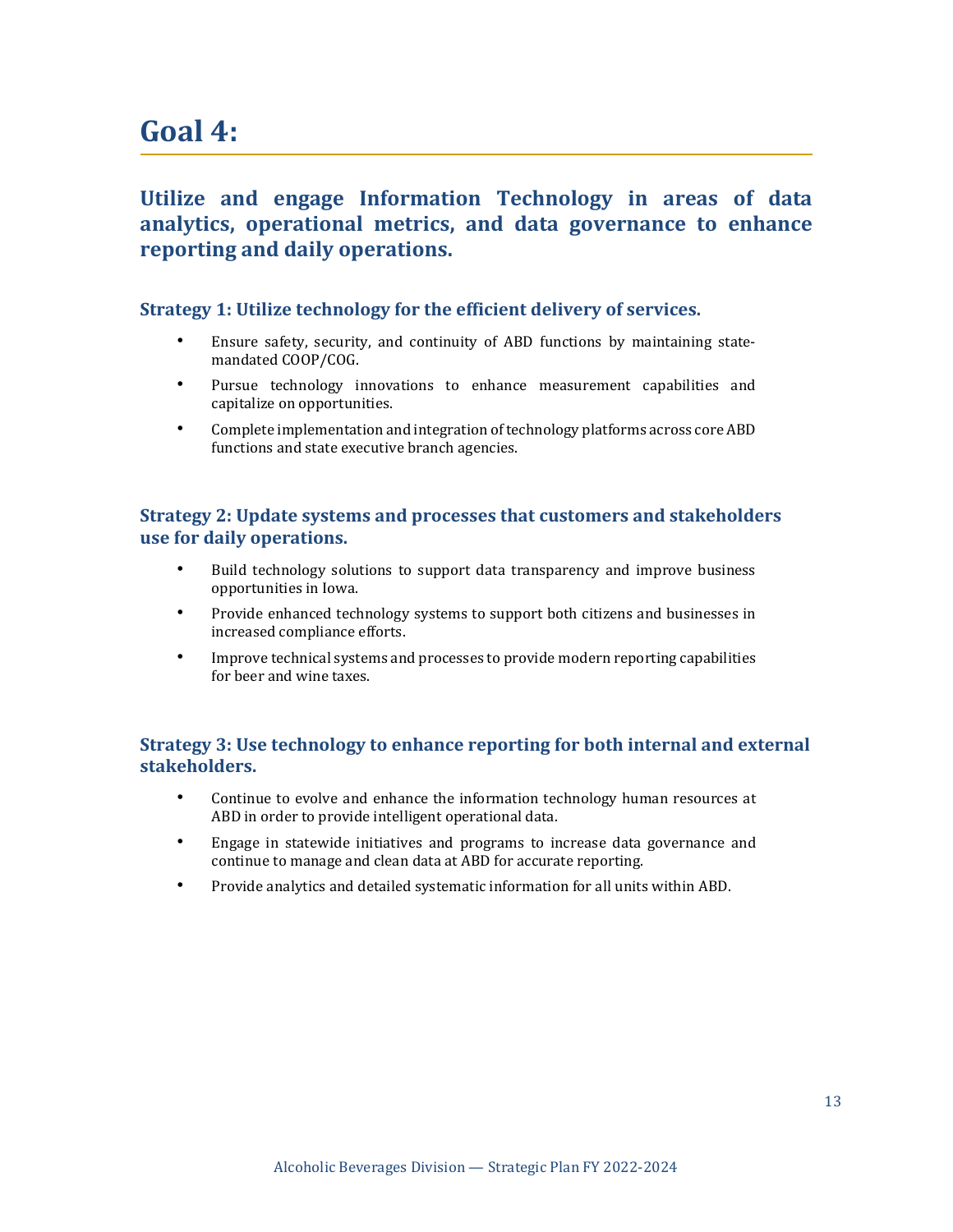# **Class "E" License and SKU Growth**

ABD continues to experience growth in many aspects of the business model including class "E" licenses and SKUs. The increase in class "E" licenses increases the number of distribution points available to be delivered to on a weekly basis. The number of SKUs refers to the diverse catalog of products offered for distribution to class "E" licenses for sale to the public and on-premises licenses holders. The following graph depicts the growth of the spirit sales as well as the distribution and SKU growth over the last six fiscal years.

#### 21.5% 2,500  $2.6%$ **HIIIIII** SKUS 10.5%  $-11.0%$ 7.8% **CLASS "E"** 2,000 6.5%  $-4.0%$ 3.3% **LICENSES**  $9.4%$ 7.4% 4.5% 44% \$450 1,500 \$415,835,178 \$400 1.000 DOLLARS IN MILLIONS **LIQUOR** \$350 **SALES** \$300 \$250 FY16 **FY17 FY18** FY19 **FY20 FY21 LIQUOR SALES** \$288,908,791 \$305,619,127 \$320,049,812 \$339,537,641 \$367,284,902 \$415,835,178 **CLASS "E" LICENSES** 1,673 1,362 1,423 1,529 1,781 1,840 **SKUS** 1,790 1,930 2,087 2,306 2,344 2,367

#### ANNUAL GROWTH OF SPIRIT SALES, DISTRIBUTION OUTLETS, & SKUS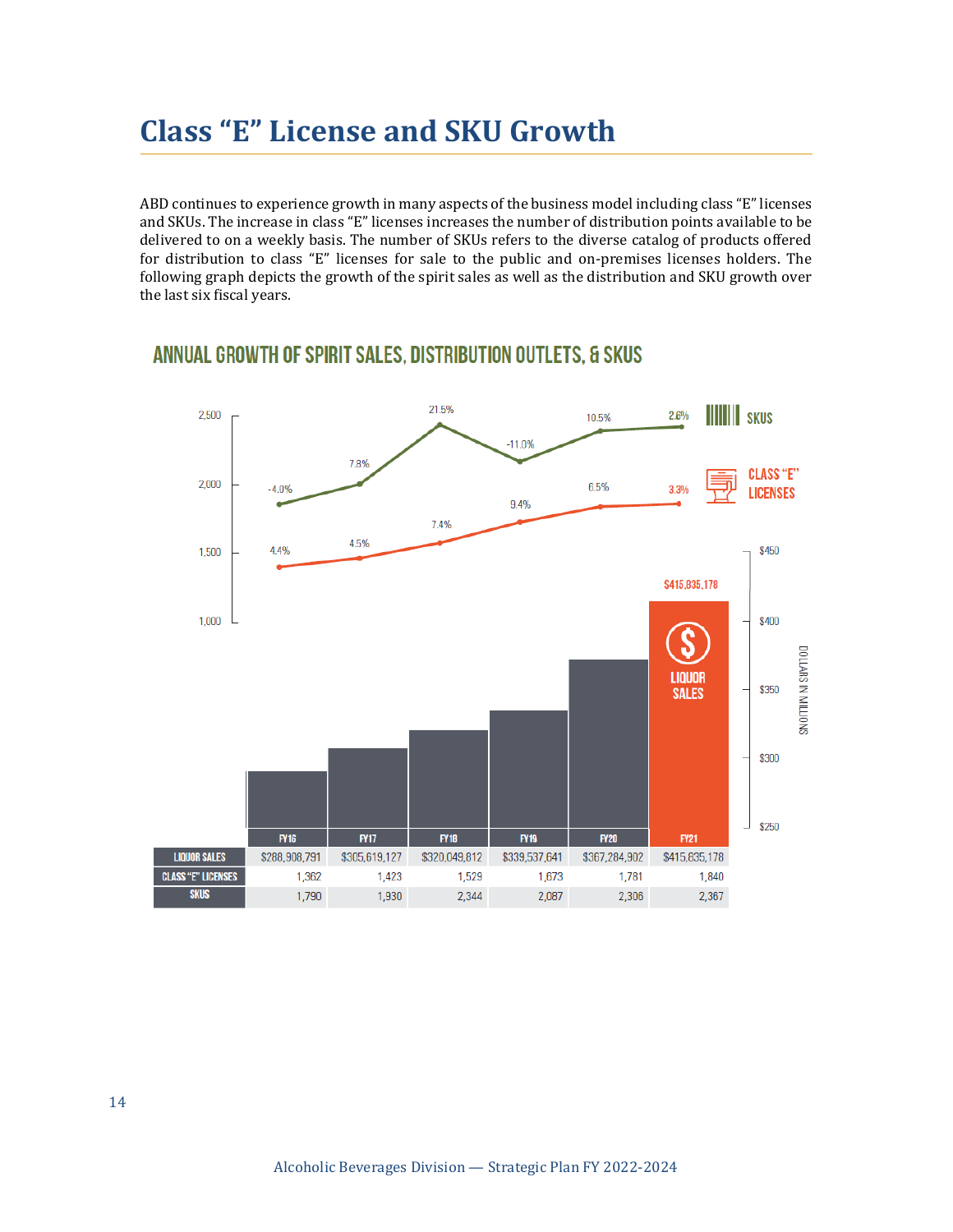# **Annual Liquor Sales and Delivery Comparison**



## **ANNUAL DELIVERY COMPARISON**







**ORDERS** 





**CASES**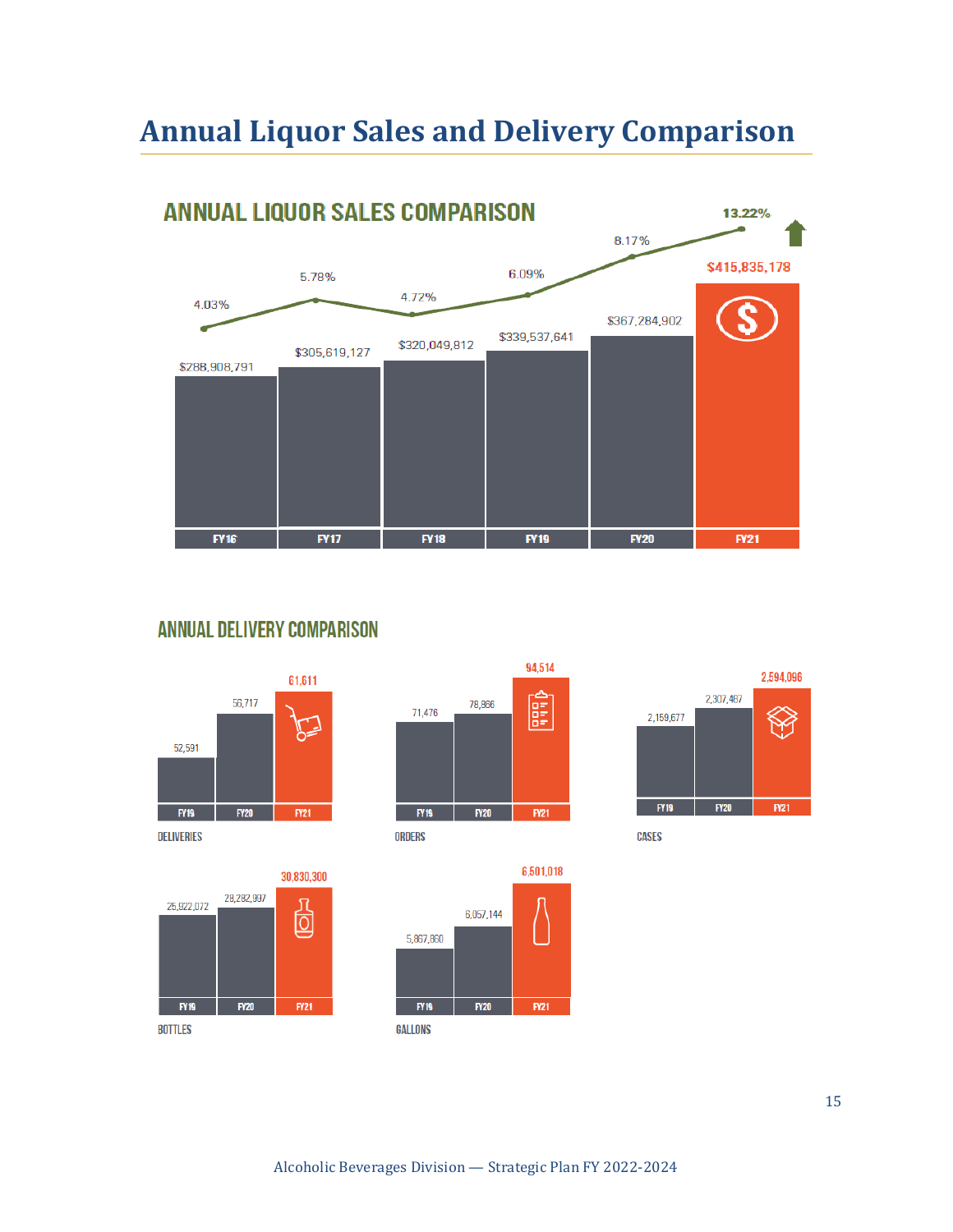# **Reversion Analysis Summary**

Each year ABD transfers a monthly reversion amount of a portion of the revenues from liquor sales, license fees, and other sources back to the State General Fund. This reversion is then appropriated by the legislature to other departments and agencies throughout the state. ABD provides an estimate of this total number to be used in budgeting and is required to fulfill this estimated amount. The estimate is derived using past and current sales and reflects the overall growth of ABD as it continues to serve Iowans through the responsible regulation, sale, and distribution of spirits.

|               |               |               |               |               |               |               | \$149,825,511<br><b>TOTAL</b>                        |
|---------------|---------------|---------------|---------------|---------------|---------------|---------------|------------------------------------------------------|
|               |               |               |               |               |               | \$133,263,936 | \$29,225,511<br><b>FOR SUBSTANCE</b><br><b>ABUSE</b> |
|               |               |               |               | \$120,048,570 | \$126,056,430 | \$25,763,936  |                                                      |
|               | \$109,236,662 | \$111,788,268 | \$114,569,486 | \$22,513,750  | \$23,875,595  |               | \$120,600,000                                        |
| \$104,135,954 | \$19,539,339  | \$20,328,191  | \$21,502,071  |               |               |               | <b>LIQUOR SALES</b><br><b>REVERTED TO</b>            |
| \$19,635,954  |               |               |               |               | \$102,180,835 | \$107,500,000 | <b>GENERAL FUND</b>                                  |
|               | \$89,697,323  | \$91,460,077  | \$93,067,415  | \$97,534,820  |               |               |                                                      |
| \$84,500,000  |               |               |               |               |               |               |                                                      |
|               |               |               |               |               |               |               |                                                      |
|               |               |               |               |               |               |               |                                                      |
|               |               |               |               |               |               |               |                                                      |
|               |               |               |               |               |               |               |                                                      |
|               |               |               |               |               |               |               |                                                      |
|               |               |               |               |               |               |               |                                                      |
|               |               |               |               |               |               |               |                                                      |
|               |               |               |               |               |               |               |                                                      |
| <b>FY14</b>   | <b>FY15</b>   | <b>FY16</b>   | <b>FY17</b>   | <b>FY18</b>   | <b>FY19</b>   | <b>FY20</b>   | <b>FY21</b>                                          |

Substance Abuse

Liquor Sales Reverted

FY21 Liquor Sales Reverted to State General Fund

FY21 for Substance Abuse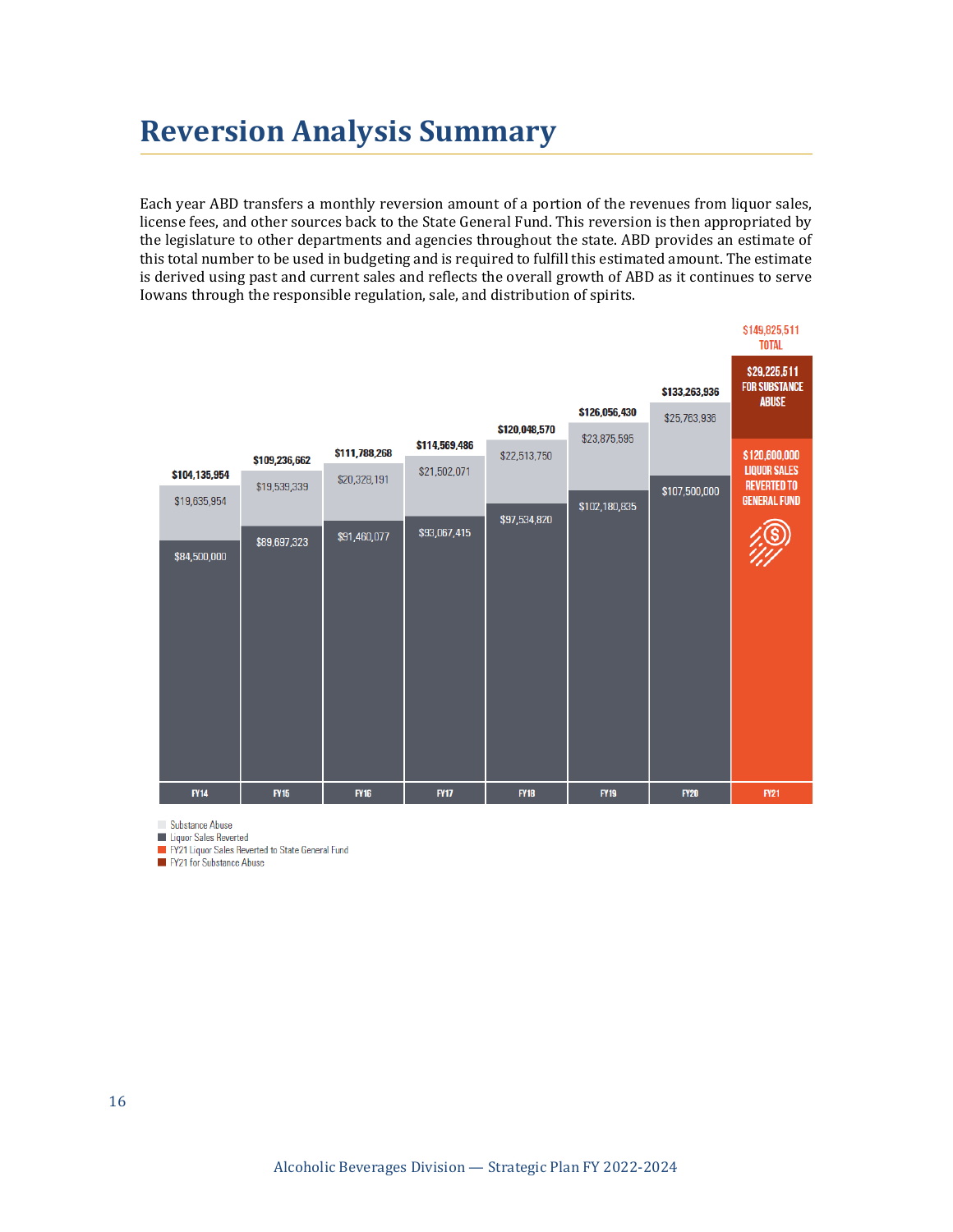# **Contact Information**

**Iowa Alcoholic Beverages Division 1918 SE Hulsizer Road Ankeny, Iowa 50021**

**515-281-7443**

**https://abd.iowa.gov**